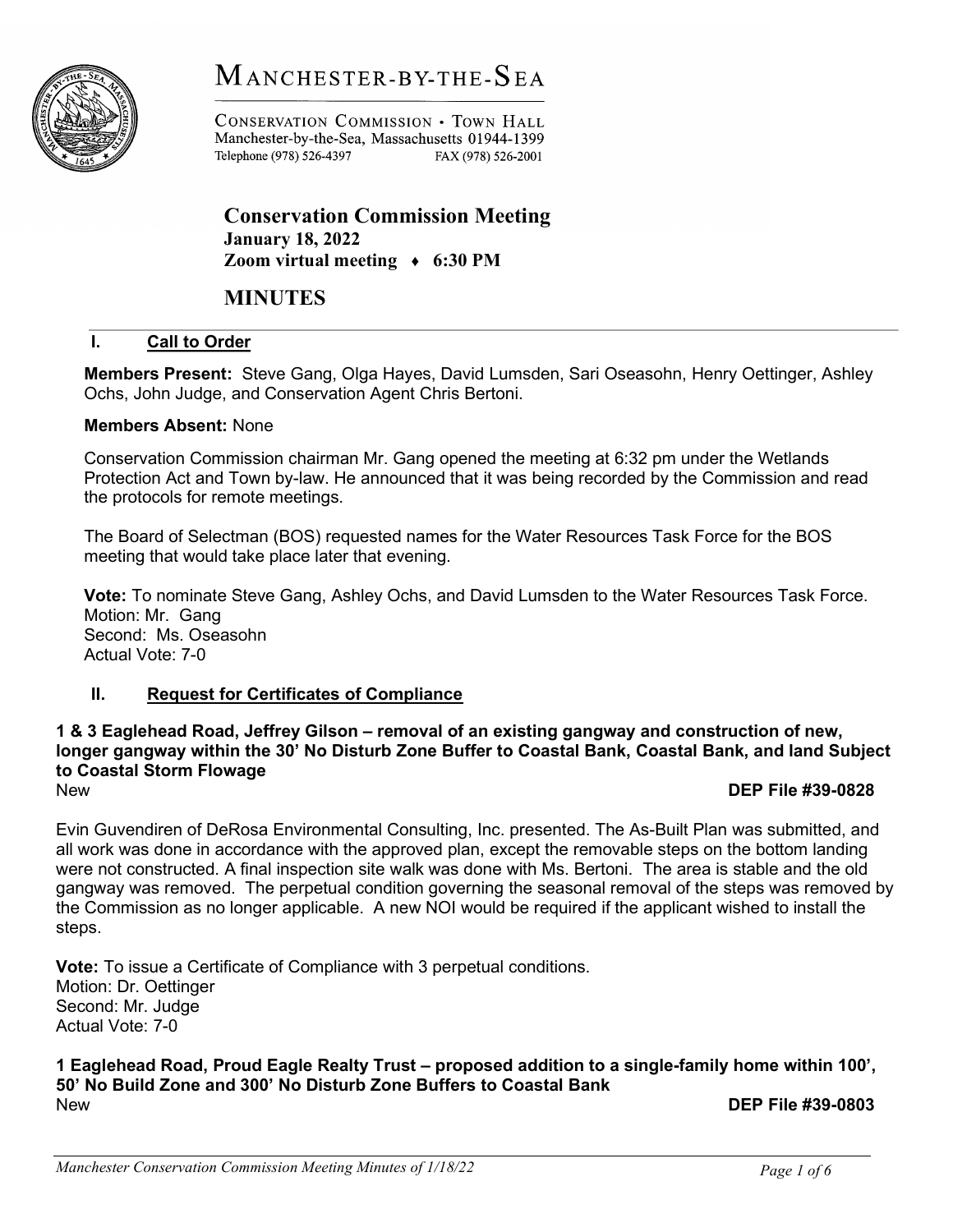Evin Guvendiren of DeRosa Environmental Consulting, Inc. presented. Work was done in accordance with the approved plan. A letter was submitted by Hancock Associates. The restoration plan was monitored for two growing seasons and monitoring reports were submitted. The site is completely stabilized. Ms. Bertoni did a final site visit, and the site is stable, and trees and plants appear to be thriving; red fescue grass is a good stabilizer for exposed, sunny conditions. Heritage beech trees were not damaged during construction access and are thriving.

Vote: To issue a Certificate of Compliance with 5 perpetual conditions. Motion: Mr. Gang Second: Dr. Hayes Actual Vote: 7-0

# 23 Masconomo Street, Emily McPhearson – removal of septic system within 30' of Bordering Vegetative Wetland (BVW) and installation of new septic system outside the 100' Buffer to BVW New **DEP File #39-487**

Emily McPhearson, homeowner, presented. The septic system was installed in 2009 and has been in use. Asbuilt plans were provided. The engineer letter regarding the leach field abandonment was filed with BOH. In 2014 a letter permit was issued for construction of a garage outside the 100' Buffer. Ms. Bertoni did a final site inspection and found the site to be stable.

Vote: To issue a Certificate of Compliance with 3 perpetual conditions. Motion: Ms. Oseasohn Second: Dr. Oettinger Actual Vote: 7-0

# III. Recess for Public Hearings under Wetlands Protection Act and Local Wetlands By-Law

# IV. Requests for Determination of Applicability

Downtown Manchester Public Street/Rights-of-Way (portions of Elm Street, Central Street, School Street, Union Street and Church Street), Jamie Walker, Massachusetts Electric Company (MECO) – to remove and replace existing underground cable, and also install new underground cable for the Manchester Police Station and Town Hall within Land Subject to Coastal Storm Flowage; 100', 50' No Build Zone, and 30' No Disturb Zone Buffers to Coastal Bank and Salt Marsh New 2022-0001

Kelan Koncewicz of VHB presented. The project is a cable replacement with new work on Church Street. The trenching will be 2-3' deep and 1-2' wide. It will be back filled the same day. The cable is being replaced to make necessary changes in the area with electrical distribution. All work will be underground and within paved surfaces or adjacent rights-of-way. There will be no change in grade or change to the resource. There will be erosion controls, filter fabric on the catch basins, dewatering is not anticipated but contractors will be prepared if needed and there will be no overnight stockpiling.

**Vote:** To issue a Negative 2 and Negative 3 Determination of Applicability with adopting the proposed mitigation measures included in the RDA and agent notification when work will commence. Motion: Mr. Gang Second: Dr. Hayes Actual Vote: 7-0

# 0 Beach Street, Bion Pike, Town of Manchester Harbormaster – to perform water-based soil borings to determine the existing geotechnical properties within Land Under Ocean and Land containing Shellfish (Shellfish Suitability Area) New 2022-0002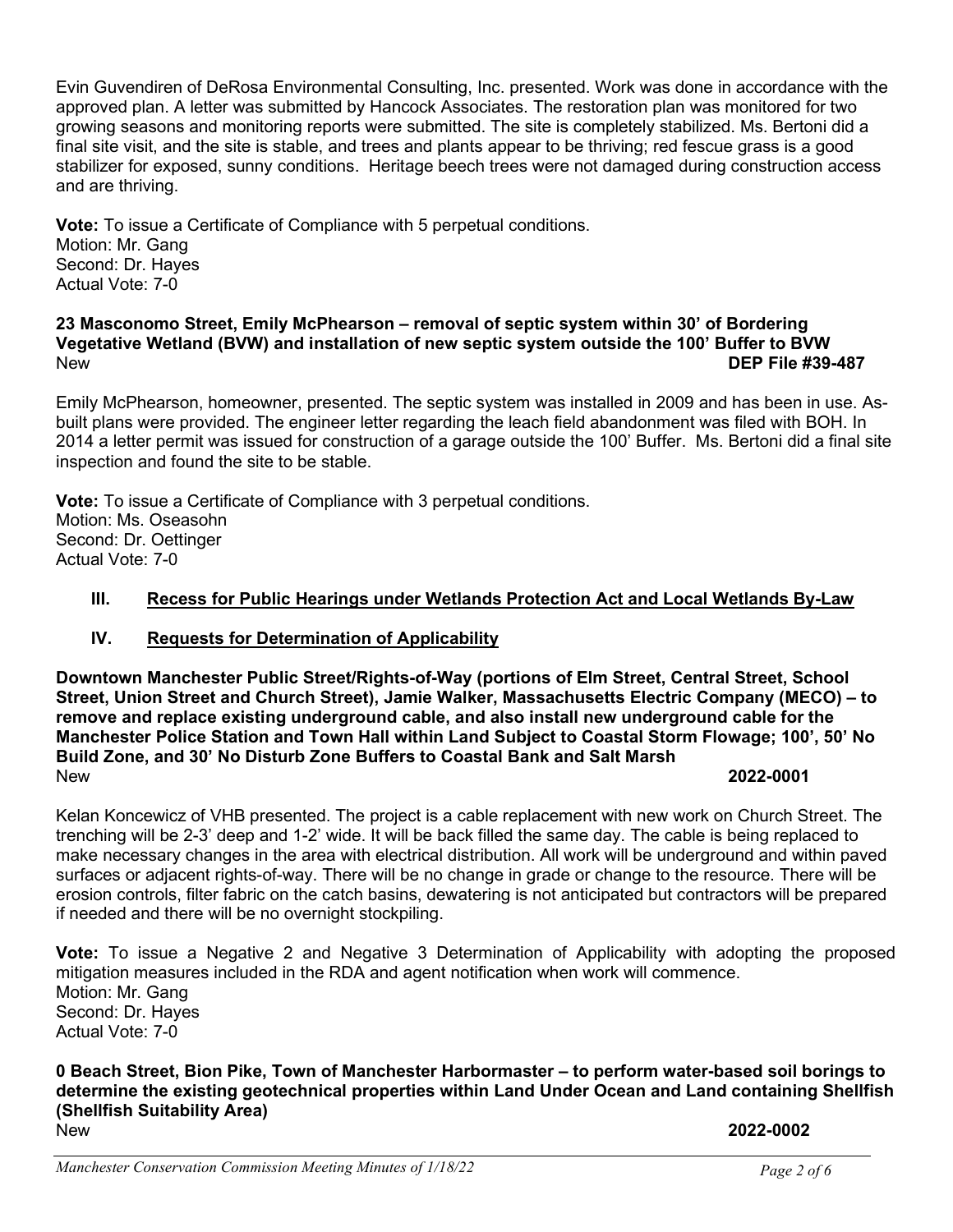Jeramy Packard of Foth presented. A proposed project to install additional floating docks so the commercial fishing fleet can be moved off moorings will come before the Commission later in the year. This RDA is for three water-based soil borings with a maximum depth of 50' to establish the geotechnical properties for designing pile installation. All work will be done from a barge. The project will take approximately three days. Ms. Bertoni informed the Commissioners that the Dept. of Marine Fisheries had no issues with the borings but is interested in observing the action. Ms. Bertoni requested to be notified in advance of start of work.

Vote: To issue a Negative 2 Determination of Applicability with conditions. Motion: Dr. Oettinger Second: Dr. Hayes Actual Vote: 7-0

# V. Notices of Intent

189-193 School Street, Alden Drake, Cornerstone Church – for construction of a church building and a future accessory building with associated parking, sidewalks, drainage system and landscaping with Riverfront Area Resource and 100' Buffer to Bordering Vegetated Wetland Continued from 10/12/21, 11/2/21, 12/14/21 (no discussion) DEP File #39-0861

The applicant had requested a continuance to the next meeting.

Vote: To continue the matter to the 2/15/22 meeting. Motion: Mr. Gang Second: Dr. Oettinger Actual Vote: 7-0

# 17 Proctor Street, Kevin Potter, Trustees of the KSPS Family Trust – Raze and rebuild a single-family structure and add a swimming pool within the 100' Buffer to Bordering Vegetative Wetland (Salt Marsh) Continued from 11/23/21, 12/14/21 DEP File #39-0864

Mike DeRosa of DeRosa Environmental Consulting, Inc. presented. Evin Guvendiren, Brian Stein, Dan Ottenheimer and Kevin Potter were in attendance. The revised plan (dated 12/9/21) removed 430 sf of proposed impervious surface out of the 100' Buffer. A revised plan, detail of revised pool terrace section, revised alternative analysis, architectural details, and revised cut and fill assessment were submitted. Part of the pool and stone terrace and planting bed were removed. Steppingstones were added to get down the grade. The planting plan was updated. Mr. Gang did a straw poll amongst the Commissioners to see where they stood on the hearing: 5 were leaning towards denial, 1 was leaning towards approval and 1 had no comment. Dr. Hayes would like less concrete and fill out of the Buffer. She suggested that the pool could be dropped down with steps going to it resulting in less fill. Mr. Lumsden also had issues with the amount of concrete and fill in the Buffer. Mr. Gang thought the project was too big for the resource area and needed a more creative alternative. He was not convinced this was essential impact. Mr. DeRosa pointed out the that the house and garage construction were outside the Buffer and the only structure in the Buffer were the pool and retaining wall which are outside the 30' and 50' Buffers. In his opinion there would be no adverse impact. Mr. Stein pointed out that the fill would be crushed stone to help with drainage. Ms. Bertoni also mentioned the grading to take place within the Buffer, and the pool equipment shed. Mr. DeRosa said the team would like another chance at redesigning the project. The Commissioners were open to that idea.

Vote: To continue the matter to the 2/15/22 meeting. Motion: Mr. Gang Second: Dr. Hayes Actual Vote: 5-1 1 abstained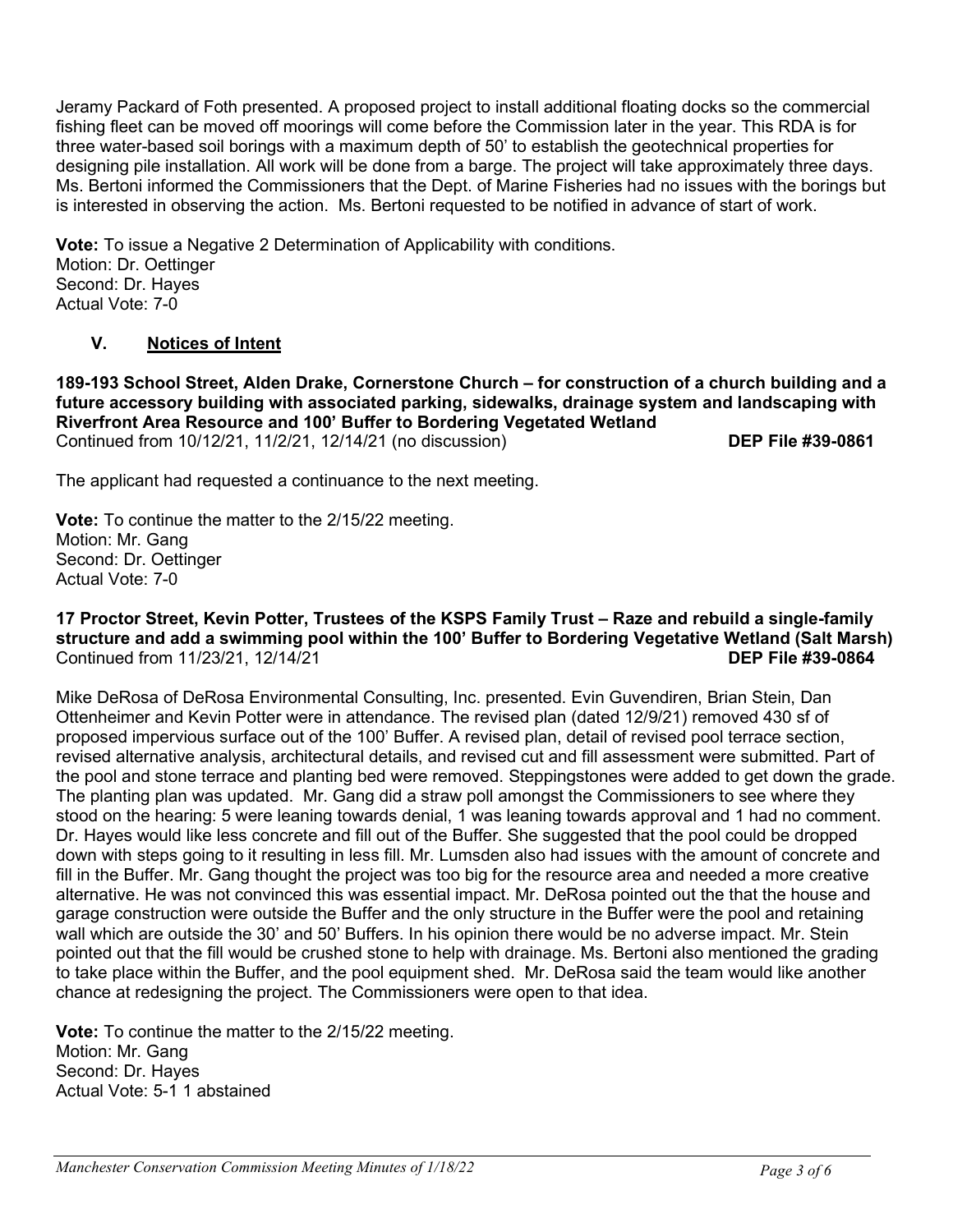# 371 Summer Street, O'Neil Fine Builders Corporation – demolition and reconstruction of a single-family dwelling within the 100' Buffer to Bordering Vegetated Wetland and Intermittent Stream Continued from 12/14/21 DEP File #39-0867

Devon Morse of Hancock Associates presented. Deb Colbert, project manager, in attendance. A site walk occurred on 12/17/21 where many questions were answered. No revisions were made to the plan. The paved driveway and existing easement will be used for construction vehicles. The studio and shed will be removed and the area used for stockpiling. Trenching will be closed at the end of each day.

Vote: To close the hearing. Motion: Ms. Oseasohn Second: Dr. Oettinger Actual Vote: 6-0 1 abstained

2 Boardman Avenue, 2 Boardman Avenue LLC – for installation of a timber pier, seasonal gangway & float, retaining wall, and granite steps within Land Subject to Coastal Storm Flowage, Coastal Bank, Rocky Intertidal Shore, Land Under Ocean, and 100', 50' No Build Zone, and 30' No Disturb Zone Buffers to these resources New DEP File #39-0XXX

Susan St. Pierre presented. Lucas Taylor of GZA and Michelle Crowley, landscape architect, were in attendance. The entire project is within Conservation Commission jurisdiction. There is eelgrass in the area and blue mussel habitat. The pier will be 50' L X 4' W, the gangway will be 45' L X 3' W and the float will be 16' X 24'. There will be concrete bases for the piles. There will be repairs to the existing wall and an addition of a 35' retaining wall and granite steppers and stairs. Ms. Crowley added that the steppers would be oversized granite blocks and that steps would be added down to the pier. The repair of the existing wall will be to match existing grades behind it. The existing plants will be relocated. The addition of a low retaining wall is due to the area eroding and to make it a more level area for walking about. A split rail fence will be extended along the retaining wall. Mr. Taylor pointed out that this would be a seasonal gangway and float. All permanent structures are above mean high water. There will be four anchors, three will be chained to the ledge and one will be a helical anchor in the eelgrass area. This design is typical for seasonal float anchor design. The boat will use the float for short term mooring. Some Commissioners were concerned with the anchor being in eelgrass and other impacts. The Commissioners requested a site visit, and one was scheduled for Monday 1/24/22 at 11:00 a.m.

Vote: To continue the matter to the 2/15/22 meeting. Motion: Mr. Gang Second: Mr. Judge Actual Vote: 7-0

# VI. Reconvene Regular Meeting

# VII. New/Other Business

Quick Reference Guide: Mr. Gang applauded Ms. Oseasohn and Dr. Hayes for their work on producing the Conservation Commission Quick Reference Guide.

Water Resource Protection Task Force: Mr. Gang informed the Commission that at the Board of Selectman's meeting they were going to interview four citizen candidates for the six at-large members for this Task Force. A kick-off meeting for the Task Force will not be held until all seats are filled. There are many questions about water security that need to be addressed.

CPC Funding: Mr. Gang pointed out that CPC funding for the Preservation of Conservation Land Plan was issued 2+ years ago. Ms. Bertoni informed the Commissioners that these funds could be used to hire a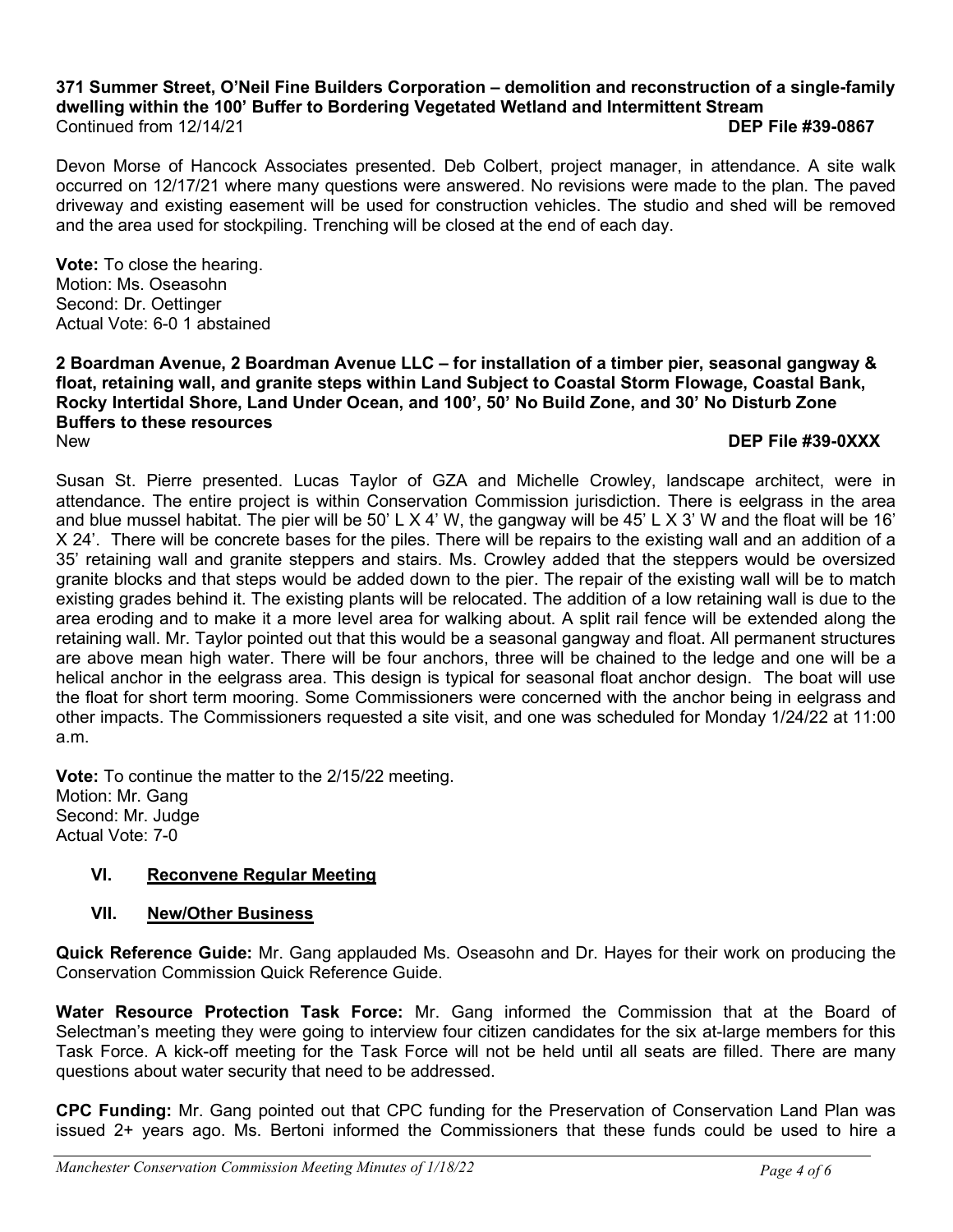consultant to do Land Management Plans for Town-owned conservation land those that that have Conservation Restrictions. Moving forward it could be used for data collection. Mr. Gang suggested 2 parcels on the north side of Shingle Hill.

0 School Street: Mr. Gang reminded the Commission that the ZBA has asked for help regarding the conservation area of this proposed project. He asked for additional help to review three proposals from peer reviewers. He drafted a letter outlining two things: an analysis of the waivers and a list of information that is the minimum to allow a peer reviewer to do a serious job of assessing immediate and cumulative impact on protect wetland resources. The abutting properties should also be looked at. Mr. Judge thinks a list of prepared questions would be helpful to provide to other committees to ask in hearings with developers. The leaching field was another concern.

Open Space Plan: The 2021 plan was submitted to the State for approval. The OSRC members have compiled a great list of all parcels.

**Pollinator Plots:** Ms. Bertoni signed the application for a CPC-funded projected to add another pollinator plot in Town similar to the one installed at the Lincoln Street Well. A short list of potential locations was circulated. Ms. Oseasohn offered to serve as liaison for the Conservation Commission and work with the DPW to find areas to stop mowing and sow pollinator plants.

Hybrid vs. Virtual Meetings: Ms. Bertoni informed the Commission that the equipment is set up to enable hybrid meetings. The Commissioners preferred to remain virtual at the current time.

# Letter Permits:

Sweeney Park – test pits and borings.

Old School Street – pending. Town needs clarification on how to maintain a roadway that may have been abandoned.

Expenditure: For reimbursement to Ms. Oseasohn for supplies purchased for the 2022 Quick Reference Guide.

Vote: To approve the expenditure of \$186 to cover supplies for the Quick Reference Guide. Motion: Mr. Lumsden Second: Mr. Gang Actual Vote: 7-0

38 School Street: Ms. Bertoni mailed a certified letter and issued an Enforcement Order. No response yet from the homeowner.

# VIII. Orders of Conditions

371 Summer Street: Commissioners discussed conditions.

Vote: To issue an Order of Conditions with standard conditions and 6 special conditions. Motion: Mr. Gang Second: Ms. Oseasohn Actual Vote: 7-0

# IX. Approval of Minutes

Minutes of 10/12/21: Commissioners discussed edits.

Vote: To approve minutes as amended. Motion: Mr. Gang